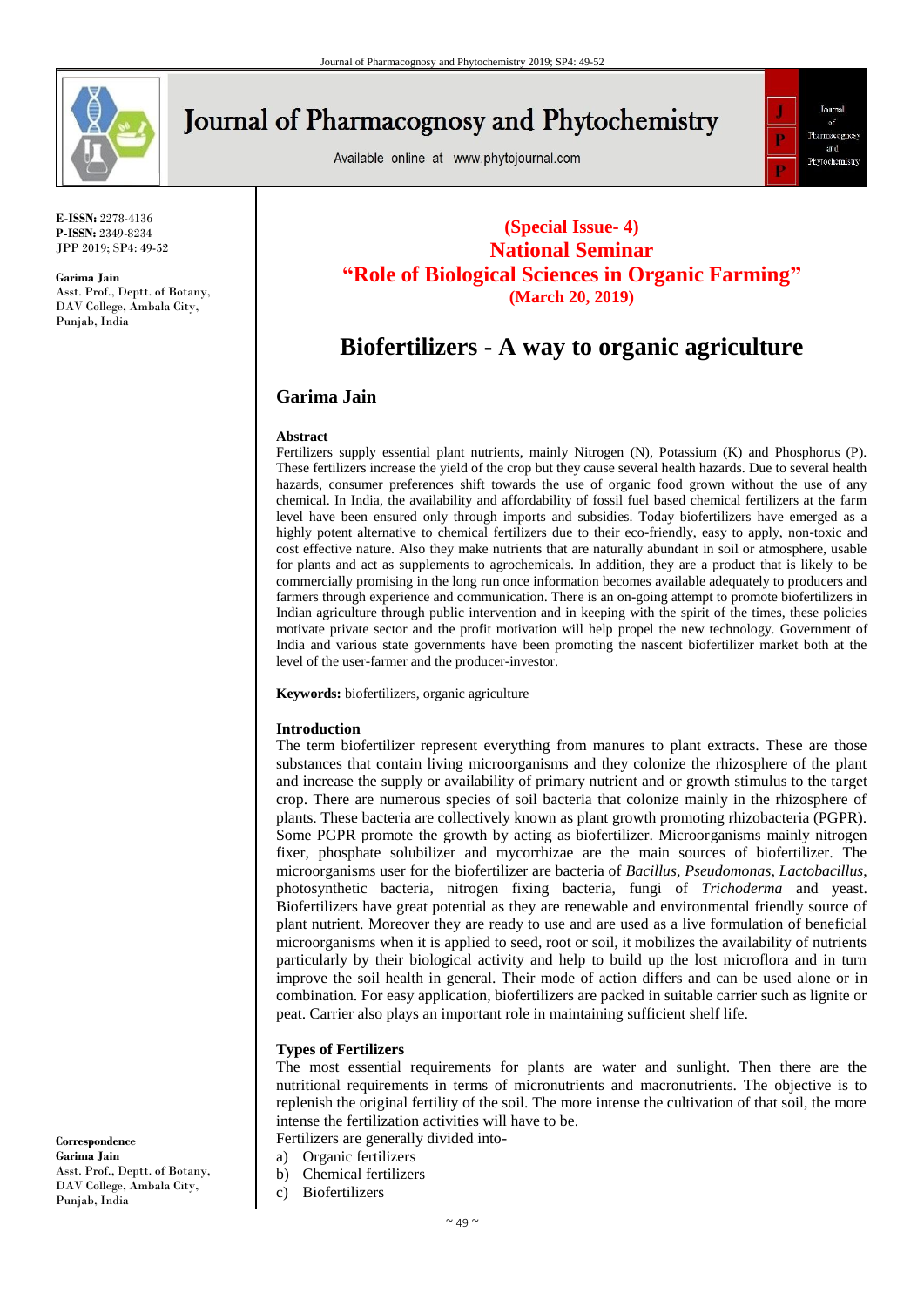#### **Organic (Natural) Fertilizers**

These types of fertilizers are plant and animal by- products and besides their capacity to fertilize soil (via- nitrogen, phosphorus and potassium) they contain carbon. Organic fertilizers originate from compost, manure or animal remains. Following are the major organic fertilizers-

- **a) Manures** It is generally derived from equine or bovine digestion by products. It is an excellent natural fertilizer due to it's nutritive properties for both cultivation and gardening.
- **b) Chicken Manure** It is chicken excrement. Even this requires a process of transformation, where the chicken excrement is left to manure, or ferment then dried and granulated.
- **c) Leonardite** It is derived from fossils and is also used for organic farming since it doesn't contain chemical substances. It improves soil quality, absorption capacity of nutritional elements and micronutrients, has invigorating and growth stimulating properties for plants and stimulates seed germination and root formation.
- **d) Blood Meal** It is derived from bovine blood and is a fertilizer with high nitrogen content. It is excellent for vegetable gardens and acidophilic plant but since, it is derived directly from animals, it requires appropriate transformation process and should be used with caution.
- **e) Hoof and Horn** It is derived from hooves and horns of animals. This type of fertilizer contains high levels of nitrogen that is beneficial to gardens, grass and evergreens. It is important to note that for all organic fertilizers, there are laws limiting the use due to the presence of heavy metals such as copper, zinc, chrome and lead. As organic fertilizers break down and improve the soil structure and thereby increase the ability of soil to hold water and nutrients. They do not harm the plants by overfertilizing as these are the ultimate slow release fertilizers. Also there is almost no risk of toxic build ups as organic fertilizers are renewable, biodegradable, sustainable and environment friendly. Apart from all the advantages mentioned earlier, there are some disadvantages also of organic fertilizers. Microorganisms are required to breakdown and release nutrients into the soil. Since they need warmth and moisture to do their job, the effectiveness of organic fertilizer is limited seasonally. They break down according to nature's rules, so they may not release nutrients as soon as you need them. Also their nutrient ratios are often unknown and the overall percentage is lower than chemical fertilizers. Some organic products are actually higher in certain nutrients.

#### **Inorganic (Chemical) Fertilizers**

These are the type of fertilizers which are produced industrially. These are nutritionally balanced as these are prepared by mixing macro and micronutrients in proportions based on desired plant requirements.

#### **There are various types of chemical fertilizers such as**-

- **a) Nitrogen rich** they promote stem and leaf growth and is suitable for evergreens and grasses.
- **b) Phosphorus rich** They stimulate root growth and is thus suitable for plant early growth. It is indicated mostly for flowering plants.
- **c) Potassium rich** They stimulate flower and fruit growth and the formation of the lignifying protective layer of

stems.

Chemical fertilizers are obtained from extractions or from physical and or chemical processes. These are classified based on both the type of nutritional elements and the actual nutritional contents within the fertilizer.

#### **Types of Nutritional elements**

- **a) Principal nutritional elements** Nitrogen, Potassium, Phosphorus
- **b) Secondary nutritional elements** Calcium, Magnesium, Sodium and Sulphur
- **c) Micronutrients** Boron, Cobalt, Copper, Iron, Manganese, Molybdenum, Zinc.

#### **Nutritional contents**

- **a) Simple fertilizers** contain only one main nutritional element.
- **b) Mixed fertilizers** contain at least two main nutritional elements.

74% of fertilizers are mostly made of Nitrogen and in some this rises to 90%. Nitrogen is by far the most used fertilizing element.

#### **Chemical fertilizers have serious impacts**:

- a) Producing chemical fertilizers consumes a lot of energy. Producing one ton of ammonia requires the equivalent of one ton of natural gas. The process also has a huge impact on carbon dioxide emissions, packaging waste, transportation and distribution from the few origins to the multitude of destinations worldwide. It is known as one of the most environmentally harmful production and distribution activities around the globe.
- b) The resources for producing fertilizers are also decreasing. c- The effect is also seen in case of aquifers where nitrates and herbicides, animal growth hormones and health effects on farm animals.
- c) There are also environmental problems due to eutrophication of water where the nutritional content in these environments increase causing algae to proliferate and consequently reduce the oxygen in water leading to harms of marine life.
- d) There are also some indirect effects like abandonment of mountain area agriculture, concentration of agriculture in few consolidated areas and increase in energy costs of transportation.
- e) They grow plants but do nothing to sustain the soil. The fillers do not promote life or soil health and even packages labeled as "complete" do not include the decaying matter necessary to improve soil structure.
- f) Because the nutrients are readily available, there is a danger of over fertilization.
- g) Chemical fertilizers tend to leach, or filter away from the plants requiring additional applications.
- h) Long term use can change the soil pH, upset beneficial microbial ecosystems, increase pests and even contribute to the release of green house gases.

#### **Biofertilizers**

Best defined as biologically active products or microbial inoculants i.e. formulation containing one or more beneficial bacteria or fungal strains in easy to use and economical carrier materials which add, conserve and mobilize crop nutrients in the soil. In other words, biofertilizer is a substance which contains living microorganisms which when applied to seed,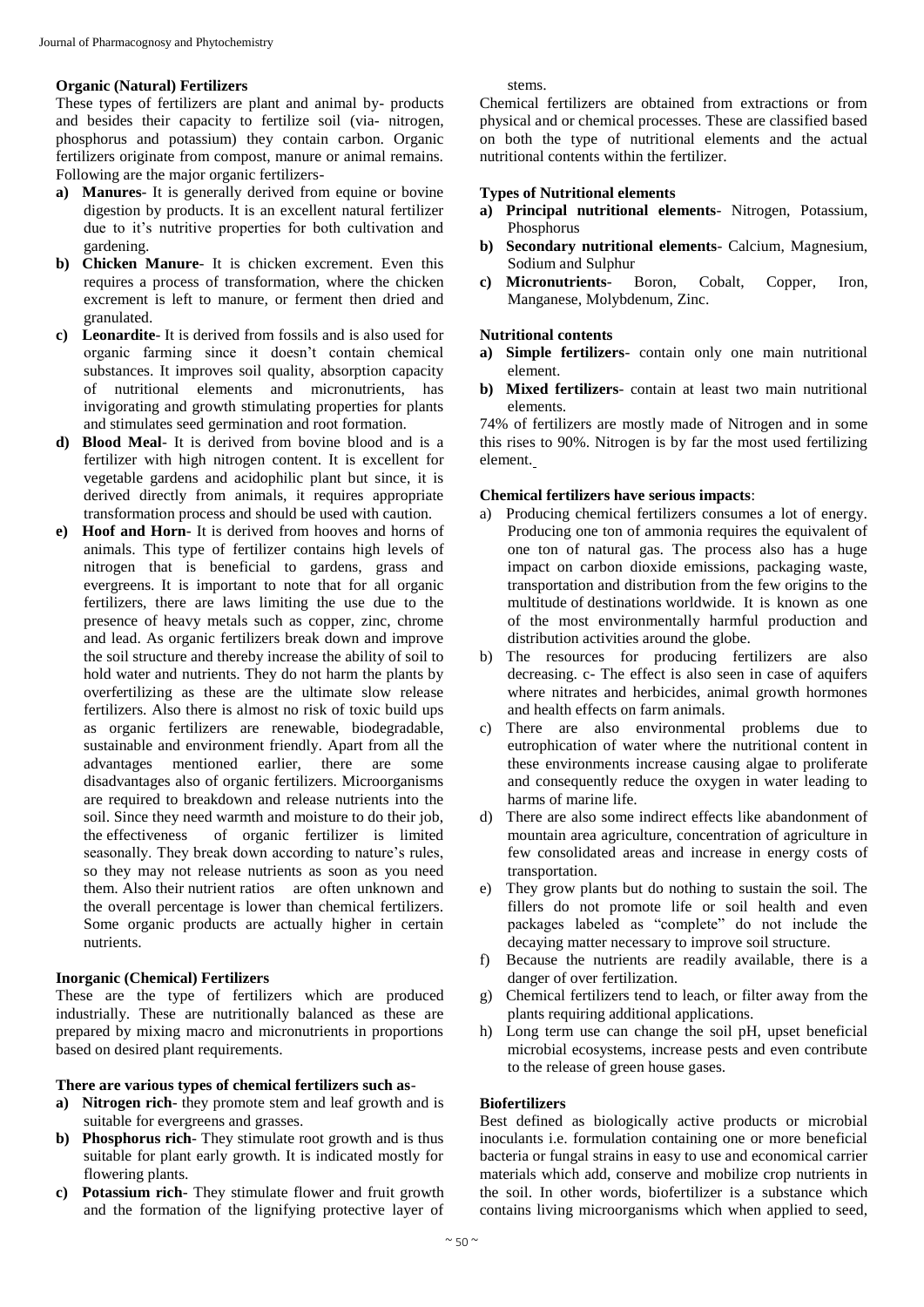plant surfaces or soil colonize the rhizosphere or the interior of the plant and promotes growth by increasing the availability of primary nutrients to the host plant. Biofertilizers are more commonly known as microbial inoculants, are artificially multiplied cultures of certain soil organisms that can improve soil fertility and crop productivity. Although the benefits of legumes in improving soil fertility was known since ancient times and their role in biological nitrogen fixation was discovered more than 100 years ago. Biofertilizers play a very significant role in improving soil fertility by fixing atmospheric nitrogen both in association with plant roots and without it, solubilize insoluble soil phosphates and produces plant growth substances in the soil. Biofertilizers are the preparations containing cells of microorganisms which may be Nitrogen fixers, Phosphate solubilizers, Sulphur oxidizers or organic matter decomposers. In present times, a need has arisen for organic biofertilizers to minimize our dependence on fertilizer nitrogen. The experiments conducted in India and abroad on biofertilizers revealed that legumes i.e. beans, soybean, chick pea, pigeon pea can fix 50-500 Kg atmospheric nitrogen per hectare under ideal conditions of environment. Wrong and untimely applications of artificial fertilizers adversely affect the natural balance of soil crop ecosystems, microbial ecology and concern environment resulting in widespread decline in the crop yield. Therefore we have to curtail our dependence on chemicals and look for economical as well as environmentally viable technology. Therefore there is an upward trend in the demand for biofertilizers.

Dependence on chemical fertilizers for future agricultural growth would mean further loss in soil quality, possibilities of water contamination and unsustainable burden on the fiscal system. Consistent with current outlook, the government aims not only to encourage their use in agriculture but, also to promote private initiative and commercial viability of production. The government of India has been trying to promote an improved practice involving use of biofertilizers along with fertilizers. These inputs have multiple beneficial impacts on the soil and can be relatively cheaper and convenient to use.

Biofertilizers are used in live formulation of beneficial microorganisms which on application to seed, root or soil mobilize the availability of nutrients particularly by their biological activity and help to build up the lost microflora and in turn improve the soil health in general. Their mode of action differs and can be used alone or in combination. For easy application, biofertilizers are packed in suitable carrier such as lignite or peat. Carrier also plays an important role in maintaining sufficient shelf life.

#### **Types of Biofertilizer Available**

- 1. Nitrogen fixing biofertilizer- *Rhizobium, Azotobacter, Azospirillium*, *Bradyrhizobium*.
- 2. Phosphorus solubilising biofertilizer- *Bacillus*, *Pseudomonas*, *Aspergillus*
- 3. Phosphorus mobilizing biofertilizer- *Mycorrhiza*
- 4. Plant growth promoting biofertilizer- *Psuedomonas.*

They fix nitrogen in the soil and the root nodules of the legumes crop and make it available to the plant. They solubilize the insoluble form of the phosphate like tricalcium, iron and aluminium phosphate into the available form. They produce hormones and antimetabolites which promote root growth. They also decompose the organic matter when biofertilizers are applied to the seed and the soil they

increases the availability of the nutrient to the plant and increases the yield upto 10-20% without producing any adverse effect on the environment.

#### **Advantages of Biofertilizers**

- **1. Sustainability** They increase the nitrogen and phosphorus available to plants more naturally than other fertilizer. They do not pollute the soil or the environment
- **2. Affordability** They reduce dependence upon expensive petroleum sources of chemical fertilizers. According to "Journal of phytology" demand for chemical fertilizers will exceed the supply by more than 7 million tons by 2020. The shortage of fossil fuels to produce chemical fertilizers may drive up prices beyond the reach of small users. Biofertilizers are cheap, easy to use alternative sto manufactured petrochemical products.
- **3. Soil enrichment** Biofertilizers add valuable nutrients to the soil, especially nitrogen, proteins and vitamins. They take nitrogen from the atmosphere and phosphates from the soil and turn them into forms that plants can use.
- **4. Improved plants** They increase yield by upto 30% because of the nitrogen and phosphorus they add to the soil. The improvement in the soil texture and quality helps plants grow better during periods of drought. Biofertilizers help plants develop stronger root systems and grow better. They also reduce the effects of harmful organisms in the soil, such as fungi and nematodes.

#### **Disadvantages of Biofertilizers**

- 1. Biofertilizers require special care for long term storage because they are alive.
- 2. They must be used before their expiration date.
- 3. If other microorganisms contaminate the carrier medium or if grower use the wrong strain, they are not as effective.
- 4. The soil must contain adequate nutrients for biofertilizer organisms to thrive and work.
- 5. Biofertilizers complement other fertilizers but they can't totally replace them.
- 6. Biofertilizers lose their effectiveness if the soil is too hot or dry.
- 7. Excessively acidic or alkaline soils also hamper successful growth of the beneficial microorganisms. Moreover, they are less effective if the soil contains an excess of their natural microbiological enemies.

#### **Conclusion**

In modern agriculture, due to heavy usage of chemical fertilizers and harmful pesticides on the crops, sustainability of the agriculture system collapsed, cost of cultivation soared at a high rate, income of farmers stagnated and food security and safety became a dunting challenge. Indiscriminate and imbalanced use of chemical fertilizers especially urea, along with chemical pesticides and unavailability of organic manures has led to considerable reduction in soil health. Biofertilizers are becoming increasingly popular in many countries and for many crops. Often organic food is included to help the microbes get established. In India, soil fertility is diminishing gradually due to soil erosions, loss of nutrition, accumulation of toxic elements, water logging and unbalanced nutrient compensation. Organic manure and biofertilizers are the alternate sources to meet the nutrient requirements of crops. The role of biofertilizer in agriculture production is of great importance. Biofertilizers benefitting